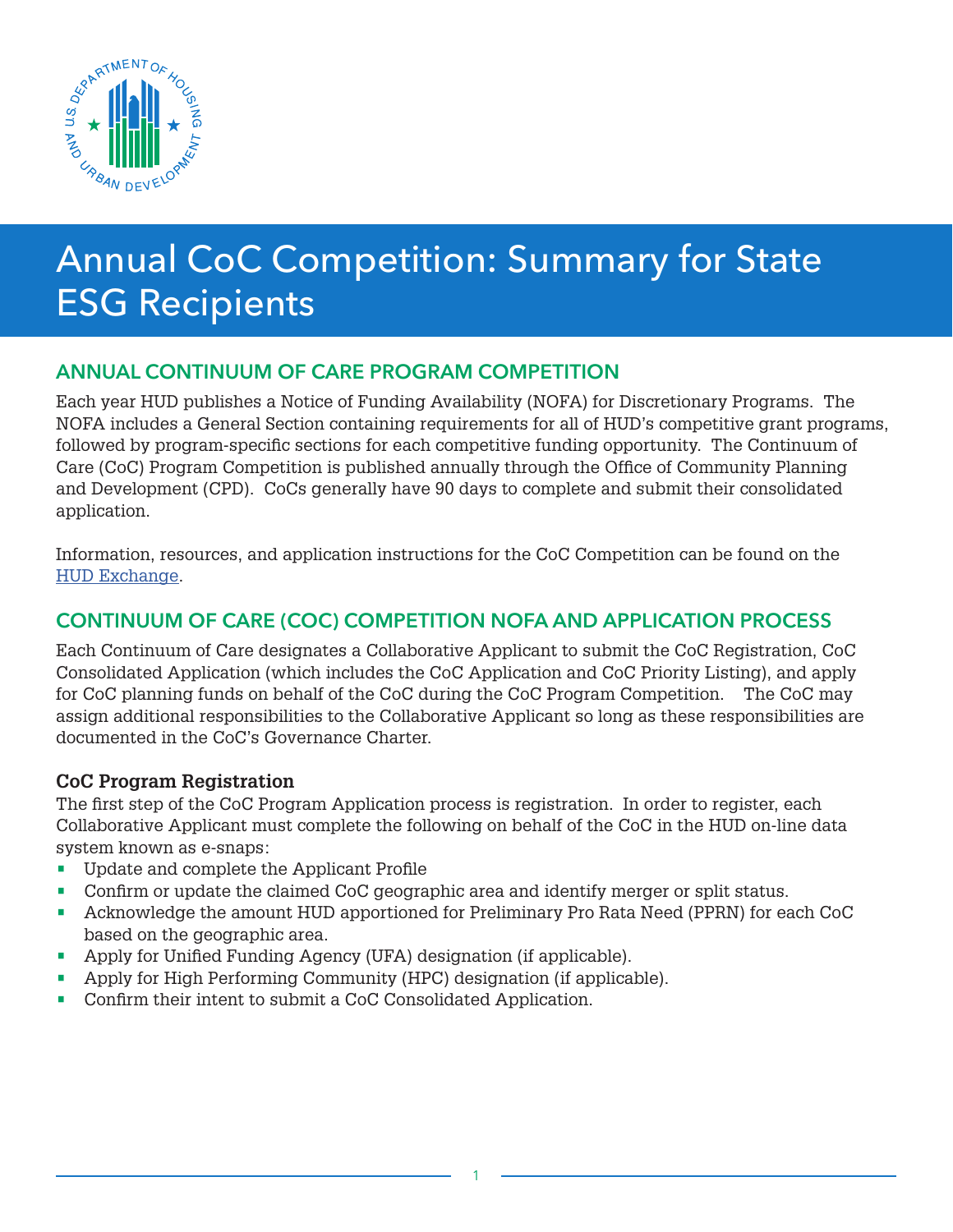#### **Consolidated Application**

The Collaborative Applicant works with providers and stakeholders within the CoC jurisdiction to assemble the annual Consolidated Application. This process, which varies among CoCs, is dictated by the CoC Governance Charter and guided by the HUD NOFA. The Consolidated Application is comprised of three parts:

- **1. The CoC Application:** This part includes information about the CoC planning body, governance structure, overall performance, and the strategic planning process (This part of the application is scored and determines the order in which CoCs are funded.)
- **2. Individual Project Applications:** Project applications must be completed by project applicants for new and renewal project requests. New project applicants must provide a description of the proposed project including the population/sub-population it will serve, the type of housing and services that will be provided, and the budget activities being requested. Typically, most funding is devoted to renewal projects and very little funding is available to fund new project requests. As a result, CoCs are required to rank and prioritize renewal projects based on CoC need and individual project performance. In addition, CoCs are encouraged to reallocate funds from existing projects to higher-performing new projects that can serve populations with greater needs and better achieve HUD's policy priorities. Reallocation of renewal funding to new projects is achieved by reducing or eliminating funding from existing CoC funded projects. HUD conducts a threshold review of eligible new, renewal, and planning project applications to ensure that the projects meet all HUD rules and requirements.
- **3. CoC Project Priority Listing:** In this section, the CoC ranks project applications in order of funding priority and identifies any projects that have been rejected by the CoC. This section also includes a signed Certification of Consistency with the Consolidated Plan or Plan(s) associated with the jurisdiction in which each CoC project is located.

## STATE ESG RECIPIENT AND OTHER STATE AGENCY PARTICIPATION REQUIREMENTS AND OPPORTUNITIES

#### **Requirements**

CoCs are required to consult with each Con Plan jurisdiction and Emergency Solutions Grant (ESG) program recipient within their geography. Note that state ESG recipients are required to consult with all CoCs within their boundaries. In addition, as a part of the Consolidated Application, the CoC must describe how it participates with the Consolidated Plan jurisdiction(s), including the frequency and type of interactions between the CoC and the Consolidated Plan jurisdiction. The [HUD Exchange](https://www.hudexchange.info/) includes resources designed to assist Consolidated Plan jurisdictions and CoCs in meeting consultation requirements. Link to these documents from the Additional Resources section below. Required consultation topics include the following:

- Coordinated entry
- CoC Program written standards for administering assistance
- Allocation planning, performance evaluation, and reporting for ESG
- Homelessness portions of the Consolidated Plan, including homelessness data
- Ensuring consistency between CoC Program project applications and the Consolidated Plan(s) for the applicable jurisdictions